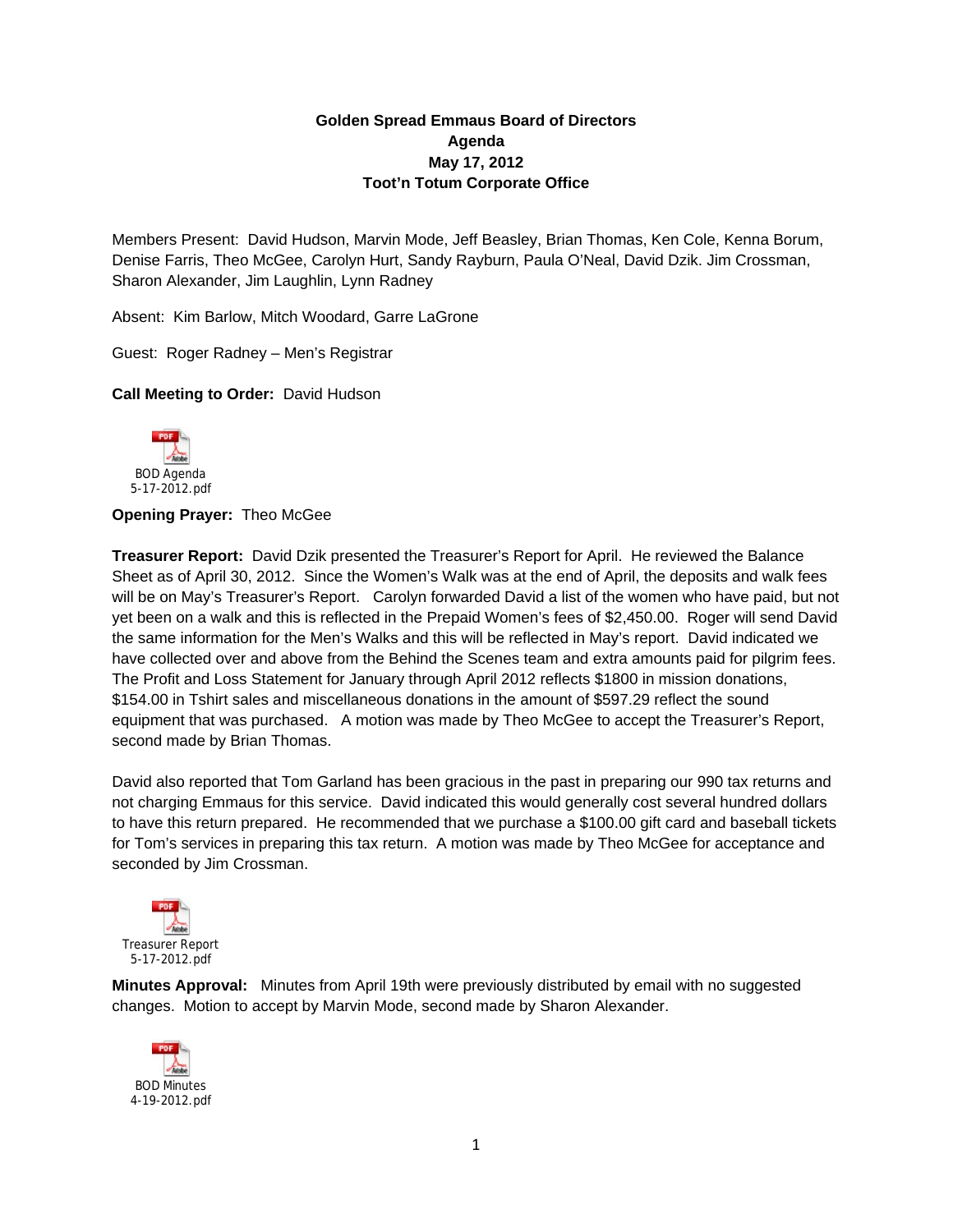**Walk # 227:** Sandy Rayburn indicated the Walk went very well. No escapes! She indicated it would be very helpful for the ALD's to have an entire script of the walk so they will be able to keep up with the times for everything. Currently the Lay Director sends the file to Natalie Lowe to be printed with all the names of the appropriate team members inserted and then she makes the copies. The process for future walks would include 6 color copies for the Lay Director, Spiritual Director, Inside Board Representative, and 3 Assistant Lay Directors. The Assistant Spiritual Director gets an abbreviated color copy, clergy currently gets an abbreviated schedule in black/white, Music Director gets an abbreviated color copy, BST abbreviated color copy front and back and color copy single sided for the bulletin board. Table leaders and assistant table leaders do not have schedules. This would be approximately \$24.00 additional cost for each walk.

Also in the past the Inside Board Rep has been asked to help with the slides. Sandy suggested adding an additional person to do the slides with knowledge of technology so that if technology issues arise during the walk this person would be capable of handling those issues. It was also suggested that the Technology component be added to the Yes Sheets.

Walk # 228: David Hudson reported that the 2<sup>nd</sup> team meeting is this Saturday. The assistant music slot is still not filled. Three talks were previewed during the first team meeting. David reported some concern over the organization, efficiency, communication prior to the first team meeting, but the meeting went amazingly well, and the team has come together very well.

Walk #229: Paula reported the first team meeting is scheduled for June 23<sup>rd</sup>. Denise continues to work on team members.

**Fourth Day Meeting:** Theo reported we have now had 4 of the Fourth Day Meetings. She encouraged everyone to come to the next Fourth Day meeting and observe and offer any suggestions for improvement. David Hudson indicated he has been pleased with the turnout in the past. Suggestions were made for the Lay Director to be the example at the Fourth Day meetings to stand in front of the group and talk about the Fourth Days and to stay at the front to support any pilgrim coming up to speak. Also suggested was to have someone read the Service Card aloud and have the pilgrims answer the questions. This will all be added to the Lay Director's responsibility post walk and to also add to the Lay Director's script.

**Team Selection for Walk #230:** Jeff Beasley reviewed the list for Walk #230 on an overhead screen. He also reviewed the issue of multiple board members serving on the last team. He has revised the policy and procedure for teams to include no more than two Board members. He will send this out to the Board for final review. David Hudson will send the Team Selection list to the board and asked that everyone respond by Sunday with their approval/disapproval. David will get the clergy list from Jim Wilhite also. The list is basically the same list that was distributed for Denise's Walk #229. Jeff Messer has asked if his son could serve on a team with him as his son is interested in being more involved with Emmaus. Everyone agreed on this as long as he can make all the team meetings.

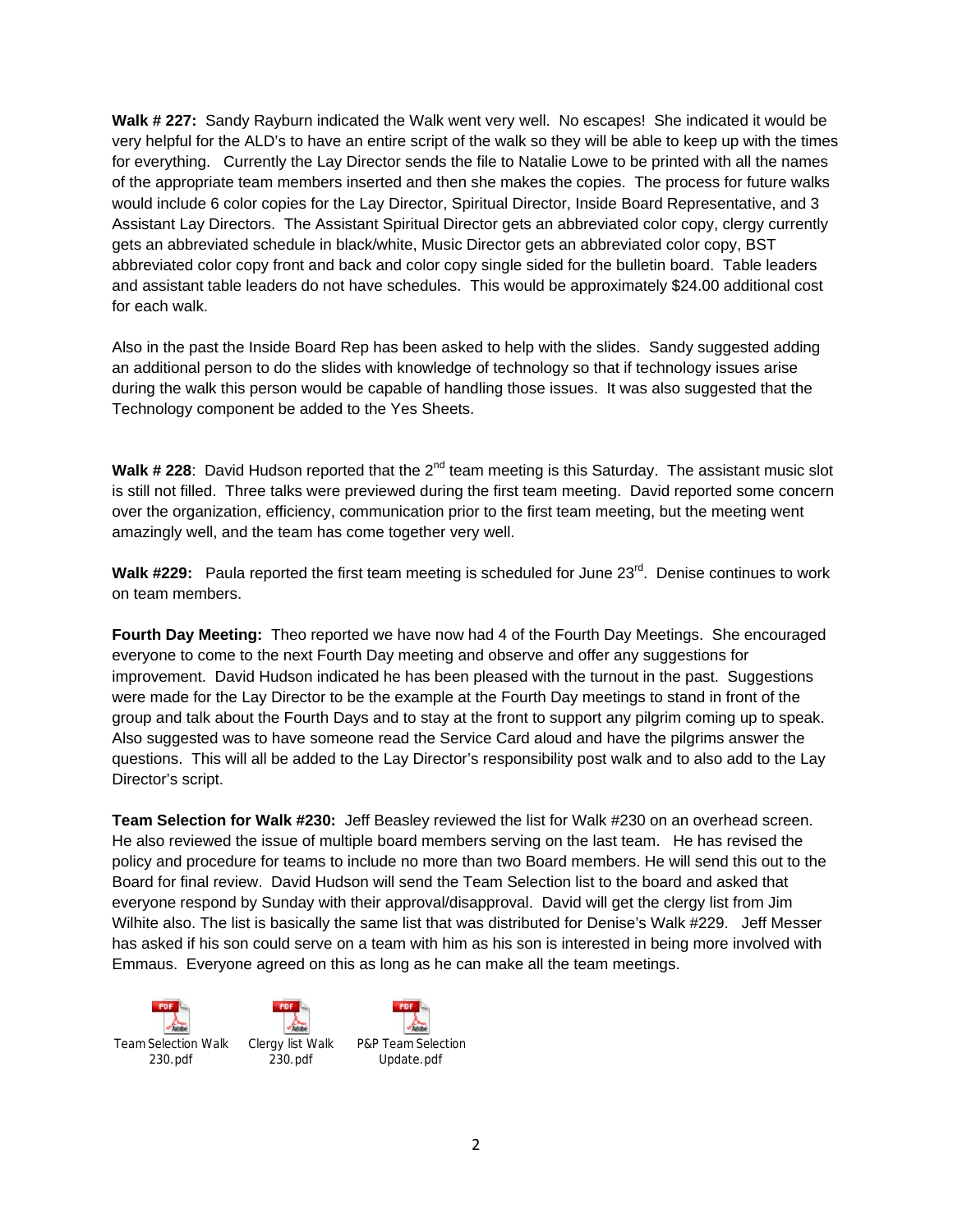**Newsletter Discussion:** David Hudson discussed the distribution of the Newsletter. One person has requested a mailed newsletter rather than electronic. Everyone agreed that the electronic version of the Newsletter is the most cost effective way of distribution but there are people who do not have access to the electronic version. A suggestion was made to put a small notice in the Newsletter regarding the preferred method of receiving the Newsletter. David will work with Natalie on this.

**Summer Outing:** Carolyn distributed a copy of the list of needed food/supplies for the Summer Outing with the Alvarado Road Show on July 21 $^{\text{st}}$ . The quotes for this list is from Ben E. Keith. Theo volunteered to call Rayburn Rental regarding the tables for the set up. Jeff Beasley is working with various Praise Teams on the schedule. Carolyn will develop a spread sheet to send out to the Board with sign up opportunities.



**2013 Lay/Spiritual Directors:** David Hudson shared with the board the difficulty he has had in getting Lay/Spiritual Directors to sign up for 2013. The last lady contacted on the list has declined. He indicated that Jimi Hudson has possibly agreed to move from October to April 2013. Natalie Lowe has agreed to be Spiritual Director for April 2013. Ken Cole indicated he is still waiting on return phone calls for the Spiritual Directors. David asked everyone to continue to pray for the slots to be filled.

**Current Board and Nominations:** David Hudson reminded everyone that the Nomination Committee should be starting to gear up in the summer for the elections in the fall. He has emailed and attempted phone calls to Garre LaGrone about his position on the board. Garre indicated he loves Emmaus but is extremely busy with his job. David indicated it is time to move forward with replacing Garre on the Board. Walt Marlett was the next gentleman that went through the approval process and received the most votes from the community. The next person in line would be Craig Solomon. David suggested that Paula O'Neal, as the Chair of the Nominating Committee contact Walt to determine if he would be willing to fulfill the remainder of Garre's term. If Walt is not available, then Paula should contact Craig Solomon. A motion was made by Brian Thomas for Paula to proceed with the replacement for Garre's position, motion seconded by Jim Crossman.

David Hudson asked that the Board keep Kim Barlow in their prayers as he is going through a very difficult time and has agreed to not attend the board meeting tonight. He requested the Executive Committee stay after the meeting for a discussion regarding Kim.

## **Other Discussion:**

Carolyn reported the Technology Committee met on May  $9<sup>th</sup>$ . A list of suggestions to include on the new web site were outlined. Van McNeese was not able to attend the meeting. Carolyn will contact him and schedule a time to meet to outline the suggestions made by the Technology committee.

Yes sheets were discussed and when was the most effective time to distribute them. It was recommended to distribute the Yes sheets at the Fourth Day meetings and at sponsor training and community meetings. Everyone agreed that Yes sheets are a vital part of the Emmaus ministry to get community members involved.

Brian Thomas indicated that there have been no Chrysalis meetings since the last board meeting. Cynthia has been tied up with family health issues. The next Chrysalis board meeting is scheduled for June 2<sup>nd</sup>.